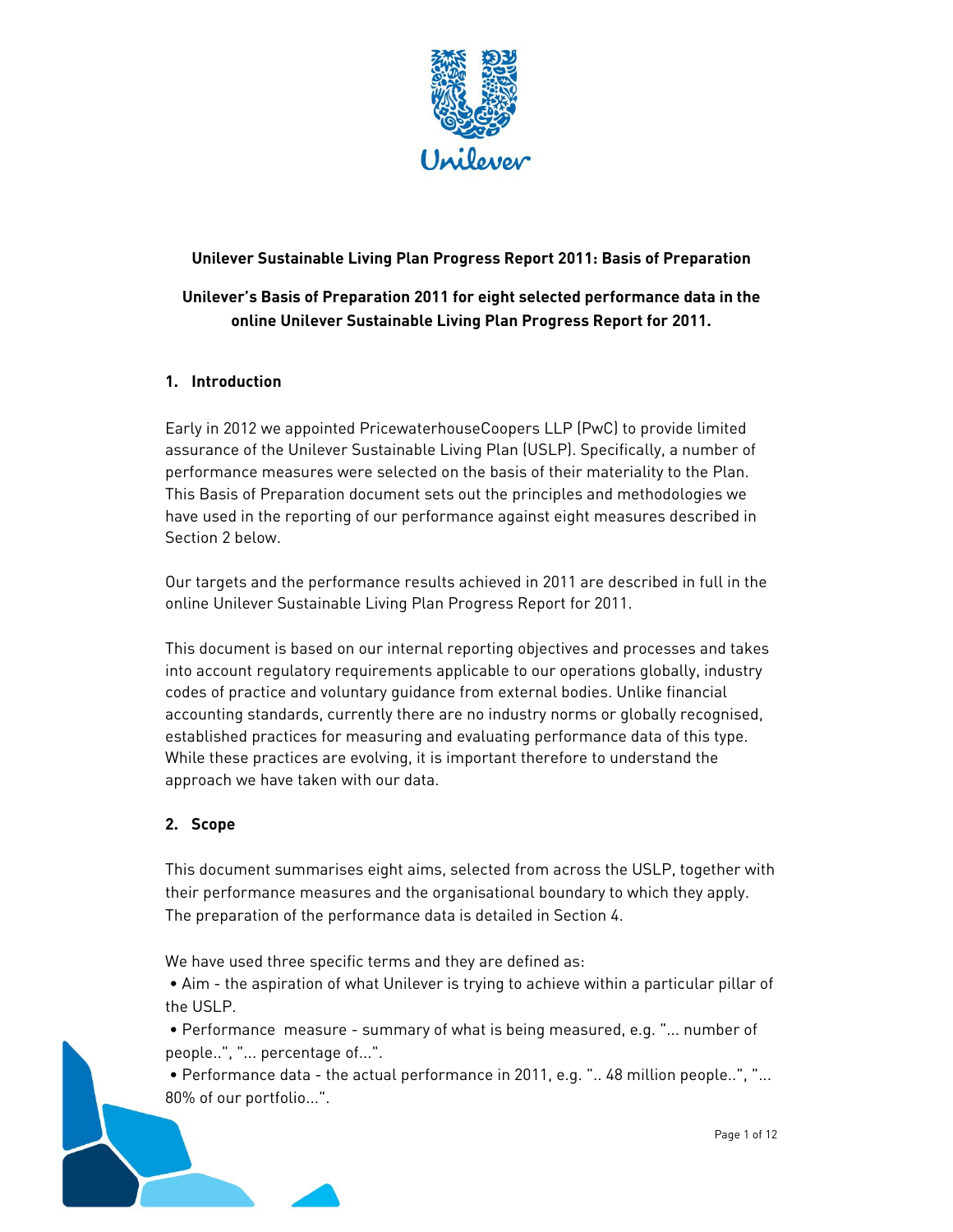

#### **Health & Hygiene pillar**

- 1. **Aim**: Reduce diarrhoeal and respiratory disease through handwashing **Performance measure**: The number of people reached by Lifebuoy handwashing programmes since 2010.
- 2. **Aim**: Provide safe drinking water **Performance measure**: The number of people gaining access to safe drinking water from Pureit since its launch in 2005.

#### **Nutrition pillar**

3. **Aim**: Reduce salt levels

**Performance measure**: The percentage of Unilever food products achieving salt levels equivalent to 5 grammes per day at the end of 2011.

#### **Greenhouse gases (GHG) pillar**

- 4. **Aim**: Reduce GHG emissions from washing clothes **Performance measure**: The percentage of Unilever concentrated and compacted products within the total laundry products portfolio at the end of 2010.
- using climate-friendly (hydrocarbon) refrigerants in 2011. 5. **Aim**: Reduce GHG emissions from refrigeration **Performance measure**: The number of ice cream freezer cabinets purchased

#### **Water pillar**

6. **Aim**: Reduce water use in the laundry process **Performance measure**: The number of households using Unilever's One Rinse conditioner products in 2011.

#### **Sustainable Sourcing pillar**

7. **Aim**: Purchase palm oil from certified sustainable sources **Performance measure**: The percentage of palm oil purchased from sustainable sources at the end of 2011.

#### **Better Livelihoods pillar**

8. **Aim**: Supporting small-scale distributors **Performance measure**: The number of entrepreneurs ('Shakti ammas') selling products to households in India at the end of 2011.

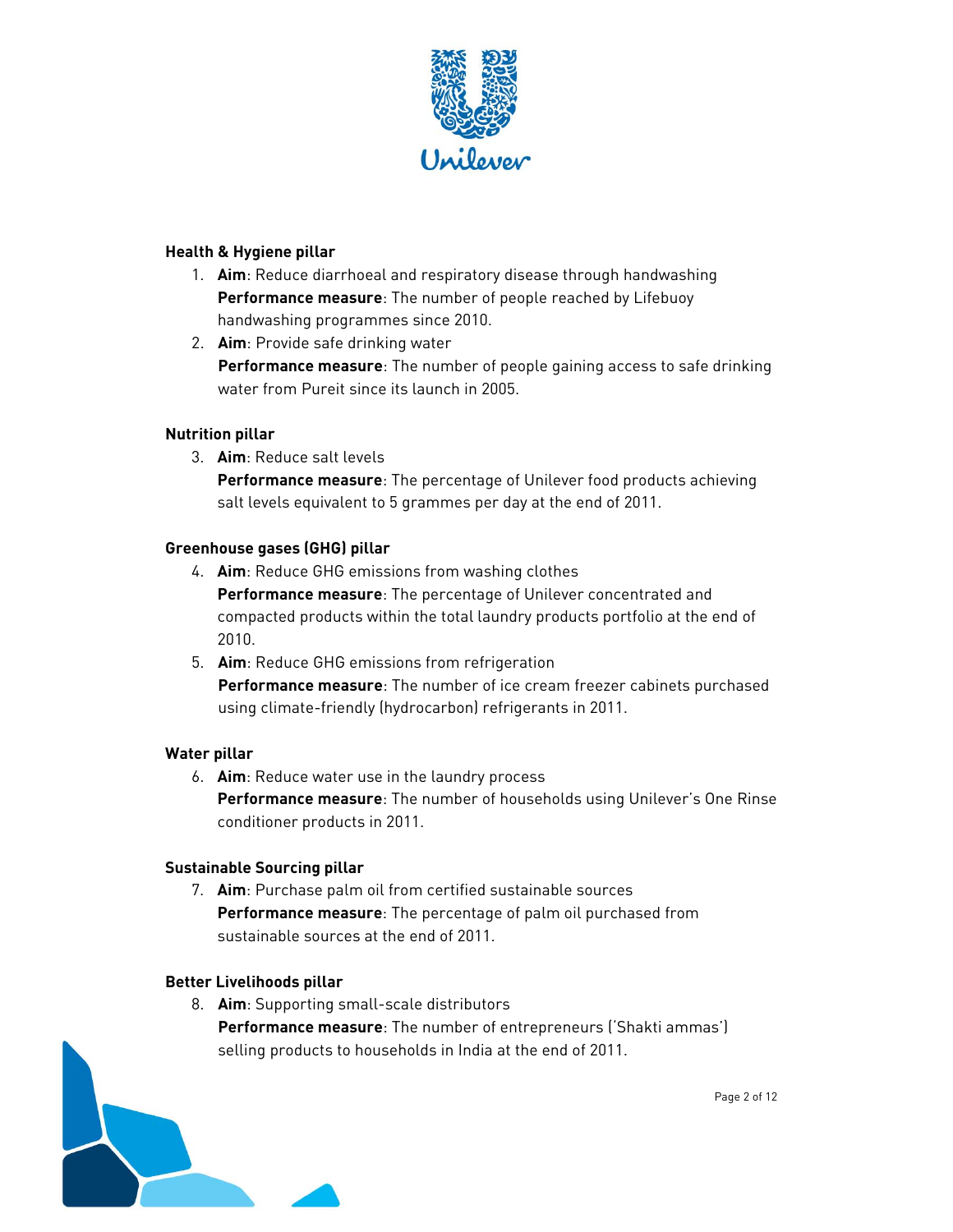

#### **Organisational reporting boundary**

 Unilever has offices, operations and channels to consumers in many locations globally. In 2011, our products were sold in over 190 countries worldwide. The nature of activities at these locations varies from research and manufacturing through to supporting local distributors and retailers, as well as functions such as finance and marketing.

In the light of the activities at these locations, including interactions with consumers, the organisational boundary for reporting varies for each of the eight selected performance measures. The organisational boundary applicable for each is described in more detail in Section 4.

The relevant performance data includes newly acquired businesses as soon as the appropriate processes and systems are implemented to enable consistent data collation and Unilever Group level consolidation.

Operations categorised as joint ventures or investments and where we do not have management control are excluded from the scope of all USLP performance data.

#### **3. Data Sources**

 This includes working with third parties where we rely on their data to provide input and support our performance. We are committed to provide transparency on the Our objective is to gather reliable and robust data. Our data reporting systems for Unilever Sustainable Living Plan targets and performance are evolving and we continue to work to align data recording and reporting methods across the Group. quality of the data where we consider there are matters which are material to users of the information. The information we report is subject to internal review processes and, where relevant and/or required, external review and assurance.

#### **4. USLP Performance Data Preparation**

 respects, the principles and methodologies set out in this document. We endeavour to It is the responsibility of Unilever's management to ensure that appropriate procedures are in place to prepare performance data in line with, in all material ensure that:

- the reported information reflects our performance;
- the data is meaningful and is consistent with the stated definitions, scope and boundaries;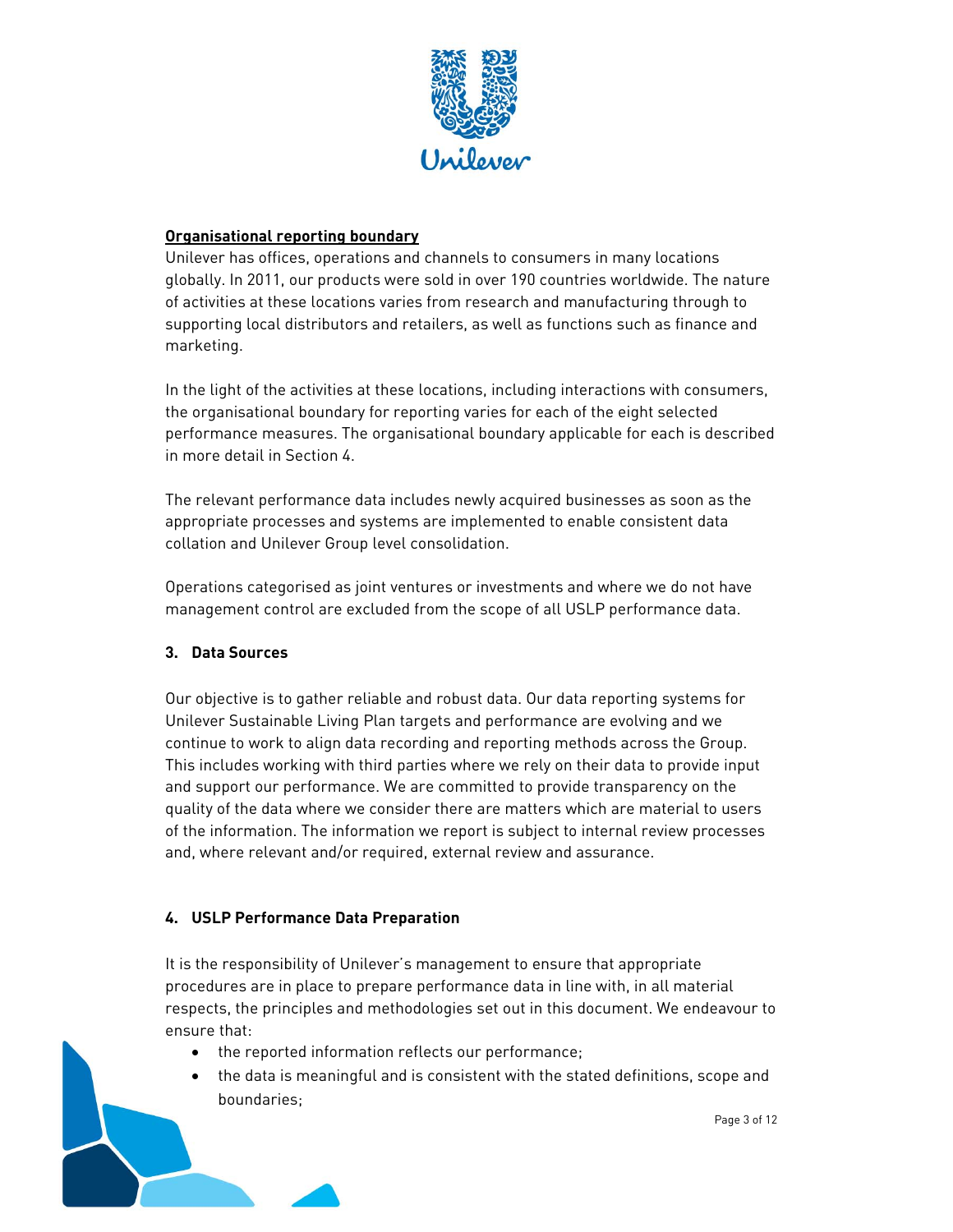

- any specific exclusions are stated clearly and explained;
- we describe openly any assumptions we make and our accounting and calculation methods; and
- we aim for sufficient transparency to enable users to have confidence in the integrity of our reporting.

## **4.1. Health & Hygiene – Reduce diarrhoeal and respiratory disease through handwashing**

 *handwashing programmes since 2010 (this covers the period 1 January 2010 to 31 December 2011).*  **Performance measure***: The number of people reached by Lifebuoy* 

 Many Unilever brands offer hygiene benefits but none more so than our toilet soaps. Diarrhoea and pneumonia claim the lives of over 2 million children under five every year. Yet studies show that washing hands with soap at key times during the day reduce the incidence of these diseases.

The Lifebuoy behaviour change handwashing programmes are designed to reach children through schools, to reach mothers through health clinics and women's groups, and to reach people in remote areas via rural outreach programmes such as 'Khushion Ki Doli' (KKD) and Laser Beam Community outreach.

## **4.1.1. Definitions:**

Reach is the total number of people influenced as a result of the handwashing programmes.

 comic book stories as well as demonstrations regarding handwashing and Direct contact is defined as an individual who has attended a handwashing programme consisting of interactive elements such as educational videos and hygiene.

#### **4.1.2. Boundary:**

 Indonesia, Kenya, Malaysia, Pakistan and Vietnam. The countries in scope of this performance measure are: Bangladesh, India,

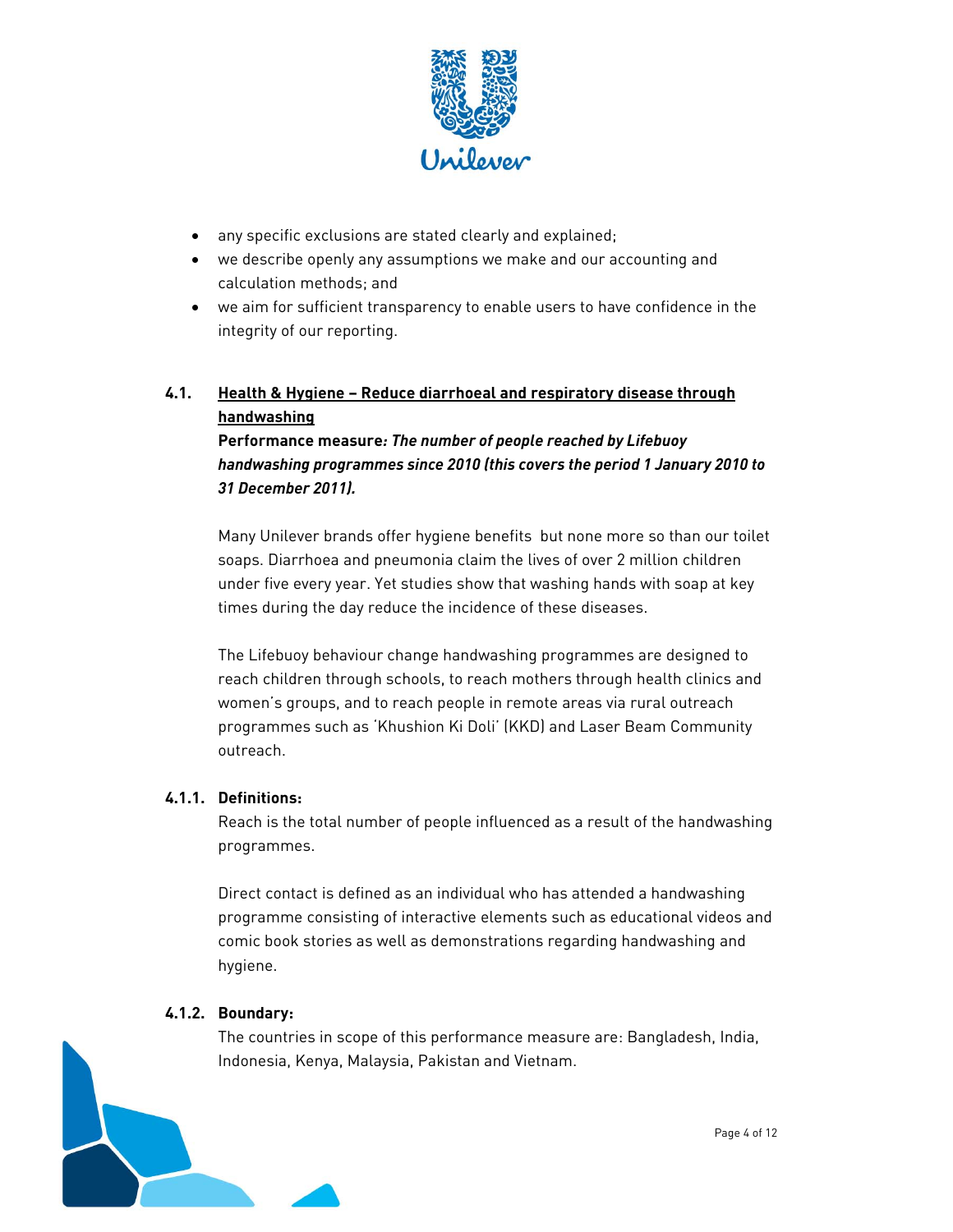

## **4.1.3. Performance data preparation and assumptions:**

Each individual attending one of the intervention programmes (a direct contact) is logged and consolidated into the total number of direct contacts per programme in each 'in scope' country.

The total reach number is:

- a) the total number of direct contacts per handwashing programme (excluding KKD and Laser Beam) multiplied by the average number of individuals in a household applicable in each of the 'in scope' countries. Based on previous research, it is assumed that each individual will take back to their household the learning from attending the intervention programme; plus
- b) the total number of direct contacts attending the KKD and Laser Beam outreach programmes.

The average number of individuals in a household in each 'in scope' country is based on national census data or recognised survey data.

It is assumed that there are no material overlaps between handwashing programmes in the same communities (ie. for mothers and schools) and therefore only one individual per household attends one of the programmes.

#### **4.2. Health & Hygiene - Provide safe drinking water**

**Performance measure***: The number of people gaining access to safe drinking water from Pureit since its launch in 2005 (this covers the period 1 January 2005 to 31 December 2011).* 

#### **4.2.1. Definitions:**

People gaining access to safe drinking water is the number of individuals having access to a Pureit appliance.

 Pureit is an in-home water purifier appliance that operates without the need of electricity or pressurised tap water.

#### **4.2.2. Boundary:**

The countries in scope of this performance measure are: Bangladesh, Brazil, India, Indonesia and Mexico.

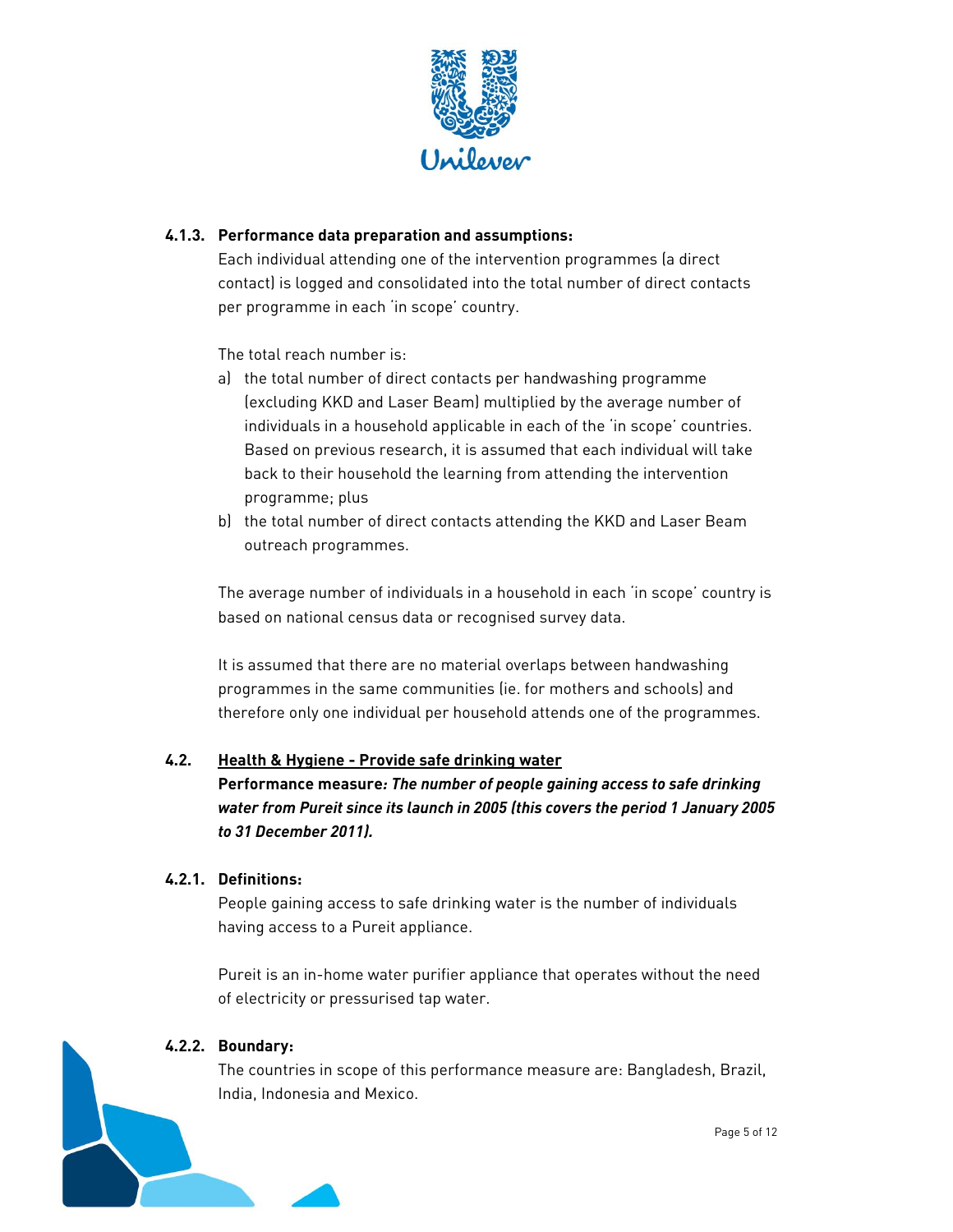

#### **4.2.3. Performance data preparation and assumptions:**

 that all Pureit appliances sold to retailers in each 'in scope' country are sold The numbers of Pureit appliances sold are obtained from the relevant Unilever sales management systems in each 'in scope' country. It is assumed onto individual households in that country.

The number of people gaining access to safe drinking water is the total number of Pureit appliances sold multiplied by the average number of individuals in a household applicable to each of the 'in scope' countries. It is assumed that a single Pureit appliance will be used by a single household. It is also currently assumed that a Pureit appliance has an endless product life.

The average number of individuals in a household in each 'in scope' country is based on national census data or recognised survey data.

#### **4.3. Nutrition – Reduce salt levels**

 *salt levels equivalent to 5 grammes per day at the end of 2011 (this covers the period 1 January 2011 to 31 December 2011).*  **Performance measure***: The percentage of Unilever food products achieving* 

#### **4.3.1. Definitions:**

 Unilever's food products portfolio consists of all the individual food and beverage SKUs (stock-keeping units) including food service marketed by Unilever worldwide.

Reduce salt levels refers to the reduction in the sodium content of our food and beverage products which we assess on the basis of a change in the nutritional specification. These specifications are the basis for sodium or salt levels disclosure on the majority of our product packaging. The nutritional specifications are determined in line with globally and/or locally accepted food regulator methodologies.

The sodium content of individual food items is compared to benchmark data in order to determine whether it meets the salt level equivalent to 5 grammes per day. The benchmarks used are available at: http://www.unilever.com/images/sd\_USLP-Benchmarks\_April%202012\_tcm13-262014.pdf.

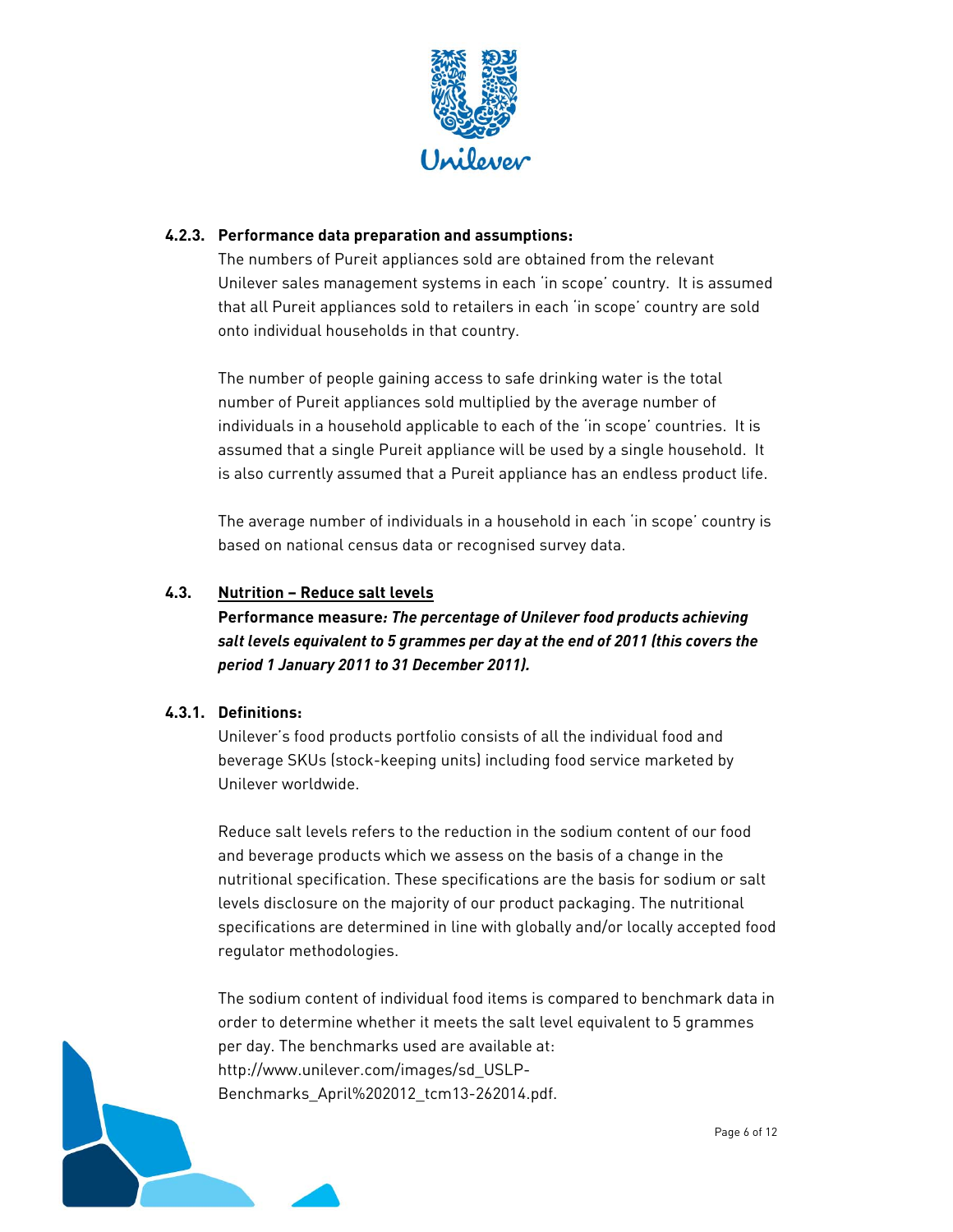

For 2011 we report the number of SKUs (irrespective of volume or sales) complying with these benchmarks.

## **4.3.2. Boundary:**

All food and beverage products including food service sold by Unilever globally in all countries are 'in scope' of this performance measure.

## **4.3.3. Performance data preparation and assumptions:**

 is taken from Unilever's product specification management systems. The nutritional data for all food and beverage products including food service

 *compacted products within the total laundry products portfolio at the end of*  **4.4. Greenhouse gases (GHG) - Reduce GHG emissions from washing clothes Performance measure***: The percentage of Unilever concentrated and 2010 (this covers the period 1 January 2010 to 31 December 2010).* 

## **4.4.1. Definitions:**

Concentrated and compacted laundry products are those detergents formulated as concentrated and/or compacted, offering lower dosage and reduced GHG emissions to wash normal soiled clothes than the standard recommended dosage for a non-concentrated/non-compacted product.

#### **4.4.2. Boundary:**

The laundry products portfolio relates to those sold in our top 14 countries as measured by revenue. The period covered lags by one year in order to collect relevant data.

#### **4.4.3. Performance data preparation and assumptions:**

Products are categorised (i.e. as concentrated and compacted) based on data from Unilever's product specification management systems. Consumer behaviour research data is also used to determine if concentrated and compacted products are being used as intended. Where they are not, they are categorised as 'standard' laundry detergent products for the purposes of calculating this performance data.

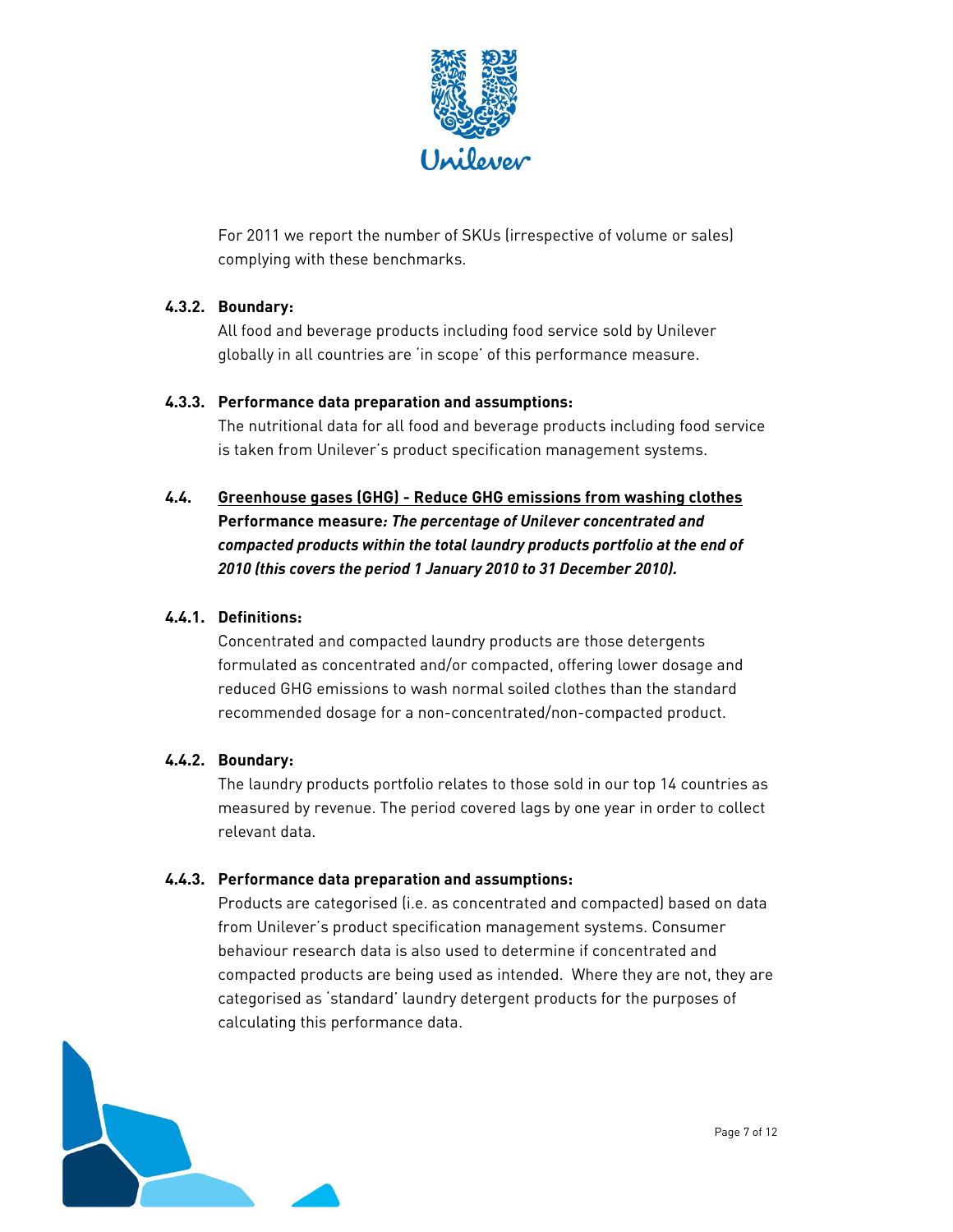

The total number of washes per laundry product is calculated using the sales data and dosage measure when using the standard recommended dosage for normal soiled clothes. This number is then used to determine the percentage of the total laundry detergents portfolio that is from concentrated and compacted products.

## **4.5. Greenhouse gases (GHG) - Reduce GHG emissions from refrigeration**

 **Performance measure***: The number of ice cream freezer cabinets purchased 1 September 2010 to 31 August 2011). using climate-friendly (hydrocarbon) refrigerants in 2011 (this covers the period* 

## **4.5.1. Definitions:**

 or controlled by Unilever. This excludes: The ice cream freezer cabinets are plug-in appliances that are directly owned

- Cabinets purchased for resale onto Unilever customers; and
- Non plug-in cabinets used by Unilever for storage of frozen products.

Currently we have defined climate-friendly (hydrocarbon) refrigerants as propane and isobutane (R290 and R600a) refrigerants and HFC-free foaming gas.

## **4.5.2. Boundary:**

Climate-friendly (hydrocarbon) ice cream freezer cabinets purchased by Unilever in all countries.

## **4.5.3. Performance data preparation and assumptions:**

The number of ice cream freezer cabinets purchased is extracted from Unilever purchasing systems. This information is cross-referenced to a centrally maintained ice cream freezer specification catalogue detailing the types of refrigerants used.

While the majority of the newly purchased ice cream freezer cabinets are distributed for immediate use, the reported data includes cabinets that have been purchased during the year but have remained in temporary short-term storage at the end of the year.

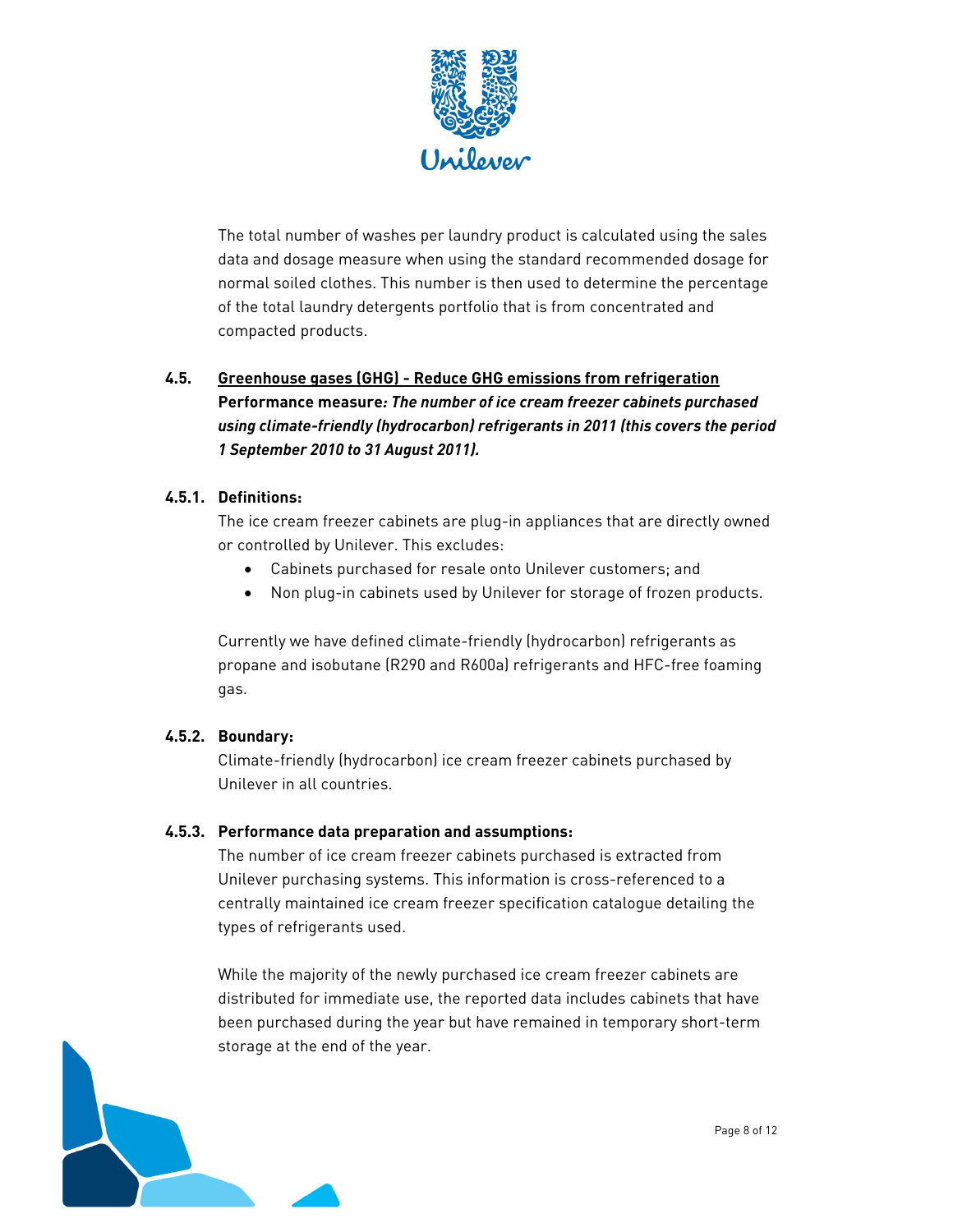

#### **4.6. Water - Reduce water use in the laundry process**

 *conditioner products in 2011 (this covers the period 1 January 2011 to 31*  **Performance measure***: The number of households using Unilever's One Rinse December 2011).* 

#### **4.6.1. Definitions:**

Product penetration is defined as the number of households which have, at some point through the reporting year, purchased any variant of One Rinse fabric conditioner.

Household refers to a group of individuals, primarily close family members, living together in a single dwelling.

 One Rinse fabric conditioner products are a group of products with the same core specification (formulation) - Comfort One Rinse and Surf One Rinse.

#### **4.6.2. Boundary:**

The countries in scope for this performance measure are: Brazil, Vietnam, Thailand, Indonesia, and the Philippines.

#### **4.6.3. Performance data preparation and assumptions:**

 third-party research companies organise consumer panels in each of the 'in Third-party research companies are used to determine the One Rinse conditioner products' penetration in each of the 'in scope' countries. The scope' countries to determine the amount of product purchased as a percentage compared to other brands (Unilever and non-Unilever).

The consumer panels in each of the 'in scope' countries are made up of individuals selected primarily from urban areas.

The product penetration percentage is multiplied by the number of households in each 'in scope' country. Household data is sourced by the third-party research company in each country and this data can come from local government departments, national census data or recognised survey data.

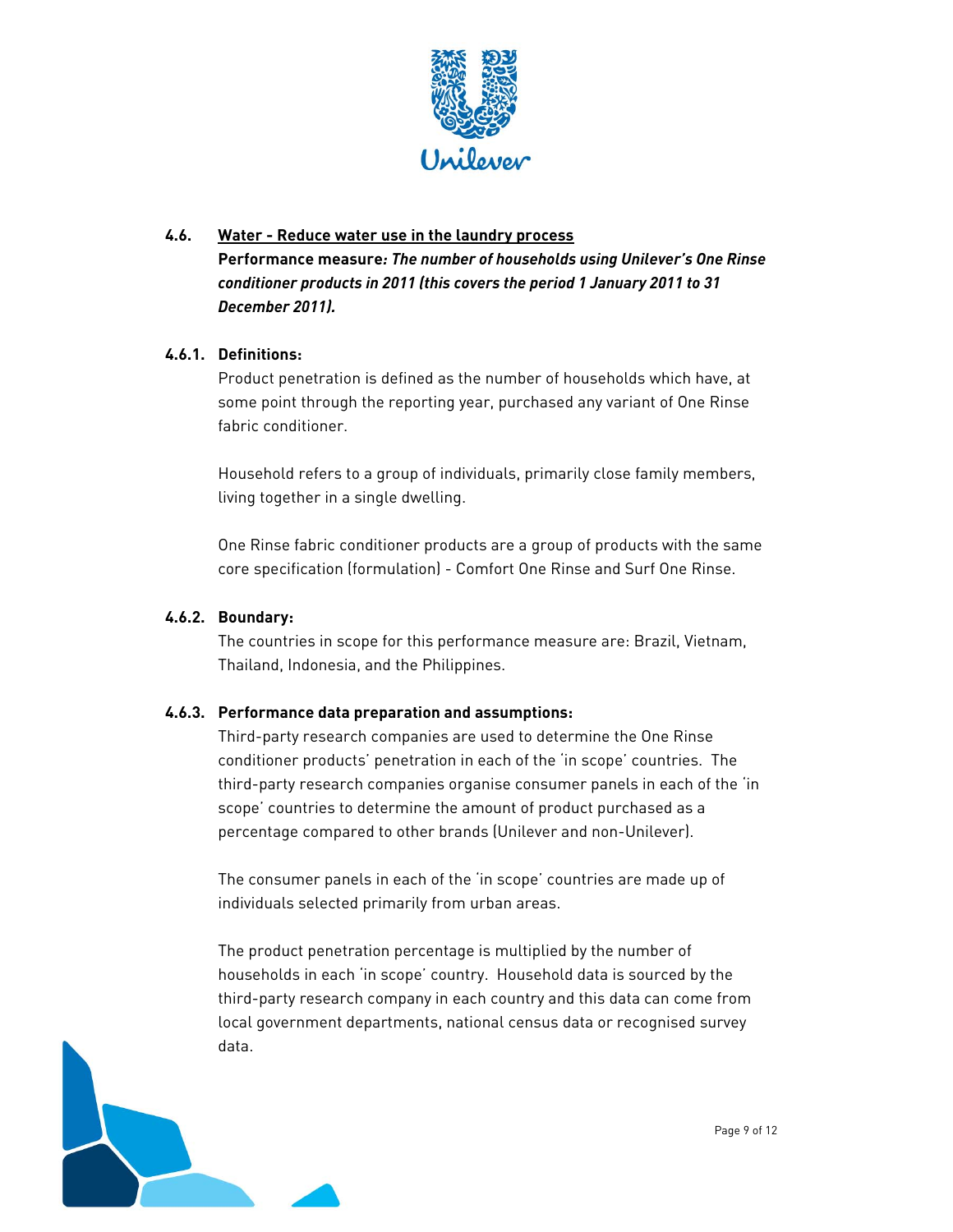

## *sources at the end of 2011 (this covers the period 1 January 2011 to 31*  **4.7. Sustainable sourcing – Purchase palm oil from certified sustainable sources Performance measure***: The percentage of palm oil purchased from sustainable December 2011).*

## **4.7.1. Definitions:**

Palm oil is defined as crude palm oil, palm oil mixtures/fractions and palm based derivatives. These are used in home care, personal care and food products.

Sustainable sources are defined as:

- the Roundtable on Sustainable Palm Oil's (RSPO) Principles and Criteria a) Purchases of physically certified RSPO palm oil that can be traced back to a certified mill i.e. to a producer who has been certified as complying with 'segregated supply' or 'mass balance supply'; and
- b) Purchases of GreenPalm certificates in lieu of segregated supply. For further details of GreenPalm certificates see http://www.greenpalm.org/en/what-is-greenpalm/how-it-works.

#### **4.7.2. Boundary:**

Palm oil purchased (in its various forms) by all Unilever operations, excluding any purchased by third parties that manufacture products for Unilever.

#### **4.7.3. Performance data preparation and assumptions:**

All palm oil purchases are consolidated from the relevant Unilever purchasing systems. The segregated supply volumes are identified based on the certified volumes provided by the relevant suppliers.

Palm oil fractions (e.g. palm kernel oil, palm stearine, palm olein) contained in a specific commodity purchase are consolidated from the relevant Unilever purchasing systems. The proportion of palm oil within the volume of ingredients purchased is based on details obtained from Unilever's product specification systems.

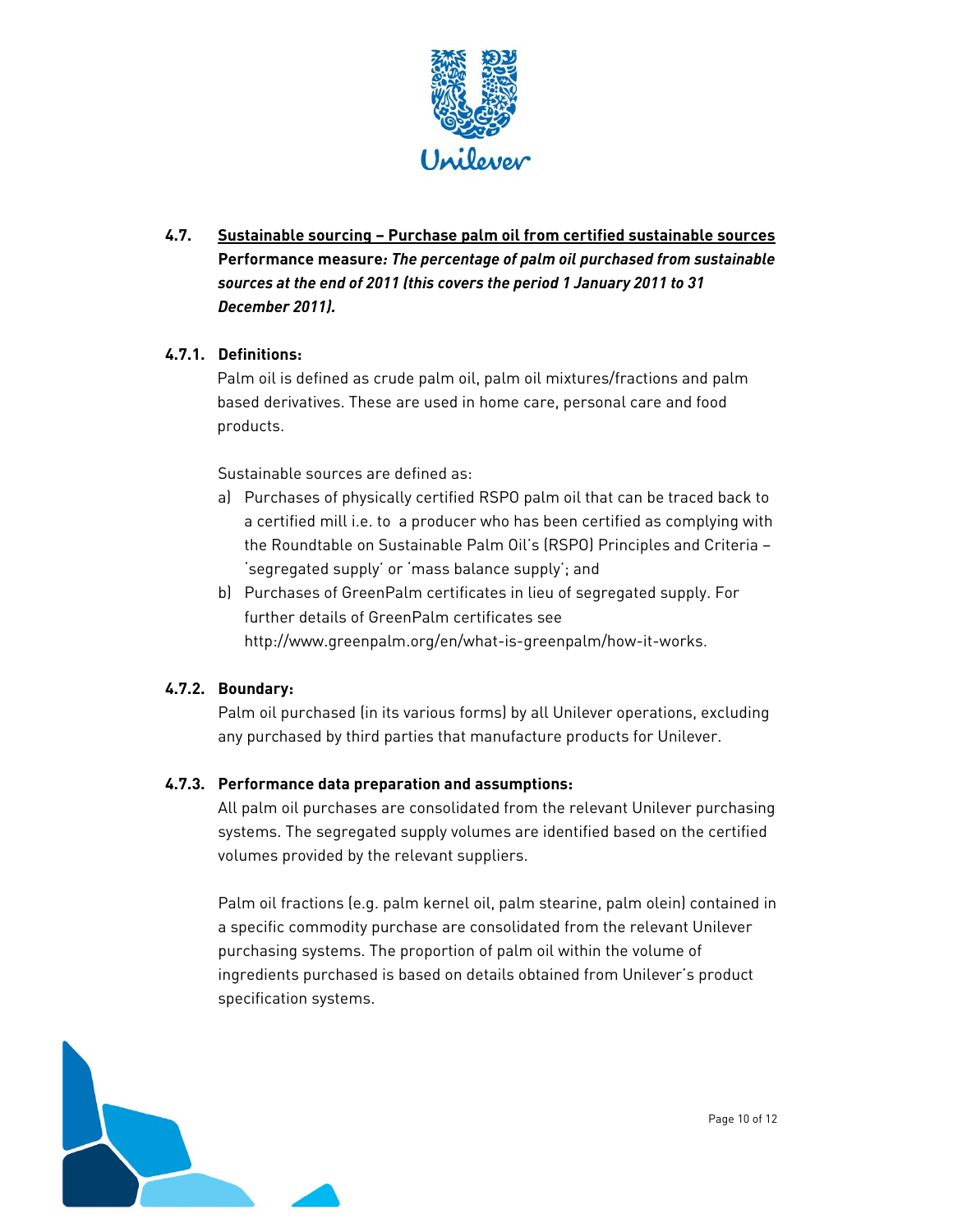

Purchases of oleo chemical derivatives are obtained from the relevant Unilever purchasing systems. Due to the inter-changeability of underlying feedstocks to produce the same oleo chemical derivative, conversion factors are applied to determine the volume of palm oil contained in such derivatives. The conversion factors are based on guidelines issued by the RSPO for oleo chemical derivatives and are used consistently across Unilever.

 The total volume of palm oil purchased by Unilever in metric tonnes is consolidated from the above sources.

GreenPalm certificates are purchased and logged in the GreenPalm trading platform. Each GreenPalm certificate equates to one tonne of sustainable palm oil.

The percentage of palm oil purchased from sustainable sources is the total volume sourced as GreenPalm certificates and segregated supply as a proportion of the total volume of palm oil purchased by Unilever in metric tonnes.

#### **4.8. Better Livelihoods – Supporting small-scale distributors**

**Performance measure:** *The number of entrepreneurs ('Shakti ammas') selling products to households in India at the end of 2011 (this is as at 31 December 2011).* 

#### **4.8.1. Definitions:**

'Shakti ammas' are women identified in rural villages who sell Unilever products. 'Shakti ammas' are required to purchase Unilever products from one of Unilever's main distributors. 'Shakti ammas' are not employed by Unilever.

A 'Shakti amma' is considered to be active if the individual regularly purchases Unilever products from the main distributor.